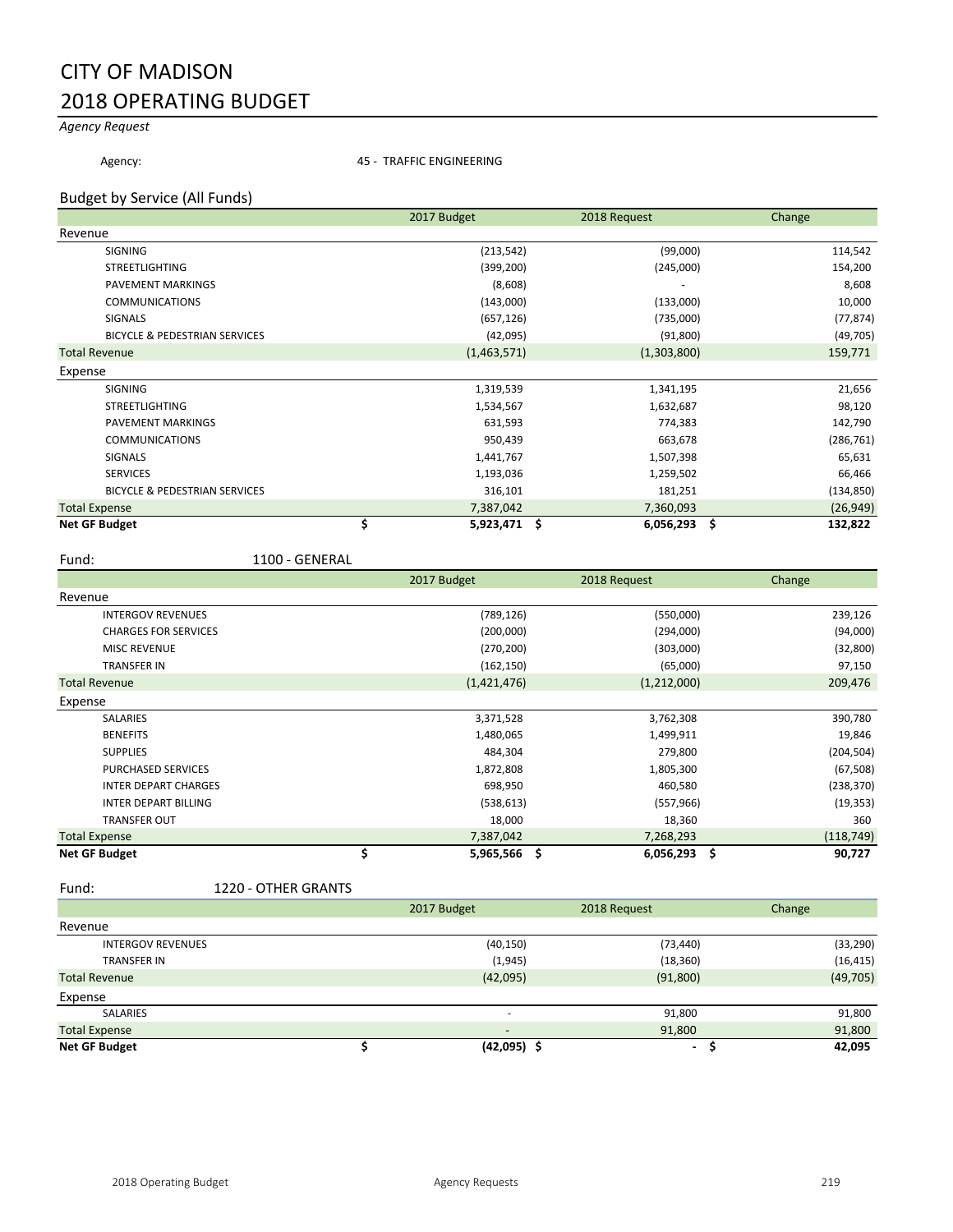# CITY OF MADISON 2018 OPERATING BUDGET

# *Agency Request*

Agency: **45 - TRAFFIC ENGINEERING** 

Position Summary by FTE

|                            | 2017 Budget | 2018 Request | Change |
|----------------------------|-------------|--------------|--------|
| CIVIL TECH 1               | 1.00        | 1.00         |        |
| <b>CIVIL TECH 2</b>        | 1.00        | 1.00         |        |
| <b>COMM OPER LDWKR</b>     | 1.00        | 1.00         |        |
| COMM TECH 3                | 1.00        | 1.00         |        |
| <b>COMMUNIC TECH 1</b>     | 2.00        | 2.00         |        |
| <b>COMMUNIC TECH 2</b>     | 3.00        | 3.00         |        |
| <b>COMMUNICATION WKR</b>   | 2.00        | 2.00         |        |
| <b>ENGR PROG SPEC 1</b>    | 4.00        | 4.00         |        |
| <b>ENGR PROG SPEC 2</b>    | 1.00        | 1.00         |        |
| MAINT MECH 1 - CG16        | 1.00        | 1.00         |        |
| <b>MAINT PAINTER</b>       | 3.00        | 3.00         |        |
| <b>SIGN PAINTER</b>        | 2.00        | 2.00         |        |
| <b>STOREKEEPER</b>         | 1.00        | 1.00         |        |
| TRAFF CONT MAINT WKR       | 6.00        | 6.00         |        |
| TRAFF OPER LDWKR           | 2.00        | 2.00         |        |
| TRAFF SIG ELECTR 1         | 2.00        | 2.00         |        |
| TRAFF SIG ELECTR 2         | 6.00        | 6.00         |        |
| TRAFF SIG MAINT WKR        | 4.00        | 4.00         |        |
| TRAFF SIG ELECTR 3         | 1.00        | 1.00         |        |
| TRAFF SYS/NET SPEC         | 1.00        | 1.00         |        |
| <b>ASST CITY TRAFFIC E</b> | 1.00        | 1.00         |        |
| COMMUNIC OPER SUPV         | 1.00        | 1.00         |        |
| PED-BICYCLE COORD          | 1.00        | 1.00         |        |
| <b>TRAFF ENGR 1</b>        | 1.00        | 1.00         |        |
| <b>TRAFF ENGR 2</b>        | 4.00        | 4.00         |        |
| <b>TRAFF ENGR 3</b>        | 1.00        | 1.00         |        |
| <b>TRAFF ENGR 4</b>        | 2.00        | 2.00         |        |
| <b>TRAFF OPER MGR</b>      | 1.00        | 1.00         |        |
| <b>TRANSP OPNS ANAL</b>    | 1.00        | 1.00         |        |
| <b>TRAFF OPER SUPV</b>     | 1.00        | 1.00         |        |
| COMP MAP/GIS COORD         | 1.00        | 1.00         |        |
| <b>ACCT TECH 2</b>         | 1.00        | 1.00         |        |
| PED BICYCLE SAFETY A       | 1.00        | 1.00         |        |
| PROGRAM ASST 1 - CG20      | 1.00        | 1.00         |        |
| SECRETARY 1 - CG20         | 1.00        | 1.00         |        |
| <b>BIC REGISTRATIO</b>     | 0.60        | 0.60         |        |
| <b>CITY TRAFF ENGR/PKG</b> | 1.00        | 1.00         |        |
| <b>TOTAL</b>               | 65.60       | 65.60        |        |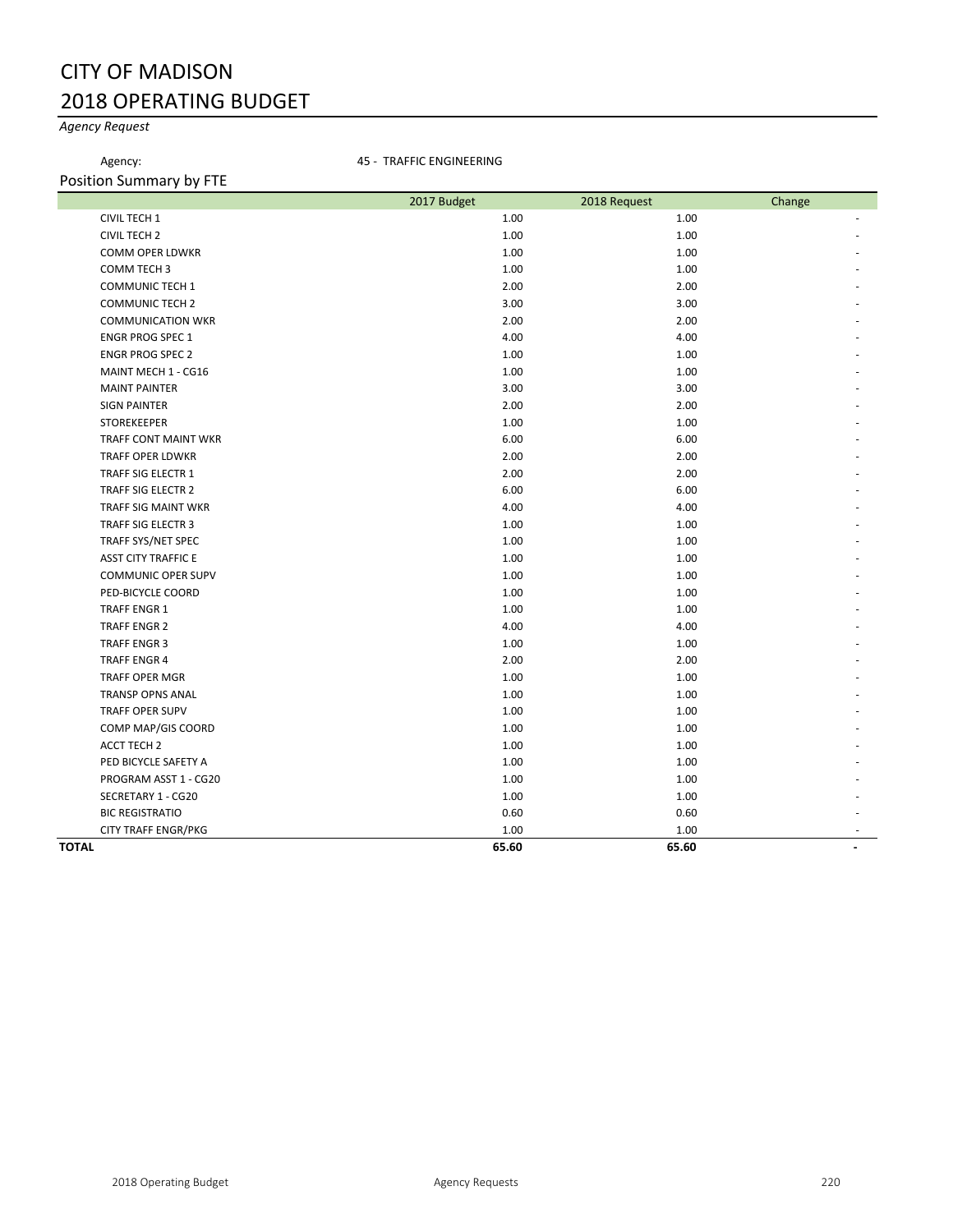# **CITY OF MADISON** *INTER-DEPARTMENTAL* **CORRESPONDENCE**

DATE: July 13, 2017

TO: David Schmiedicke, Finance Department

FROM: David C. Dryer, P.E., CAPP, City Traffic Engineer and Parking Manager

# SUBJECT: **Traffic Engineering 2018 Operating Budget Requests**

The Traffic Engineering 2018 operating budget reflects the goal of efficiently maintaining city infrastructure and facilities while providing a high level of customer service and improved safety to our customers.

The task of maintaining the agency's infrastructure is challenging as the city grows and technology expands. Consider the sheer number of signs, pavement markings, traffic signals, and streetlights has grown but new technologies such as cameras (signals), electronic display boards, LED Street lighting, specialized bike pavement markings, and overseeing 69 miles of fiber optic cable (MUFN) has made the task more challenging for TE staff going forward.

In order to meet the budget target set by the Finance department, the agency's budget excluded funding for the seasonal workforce and the pavement marking supplies these employees would use. Primarily these employees paint regular school crosswalks, handicap ramps and speed humps. Without this staff, it is unlikely this work would be completed in 2018.

We look forward to working with as a part of the 2018 operating budget process.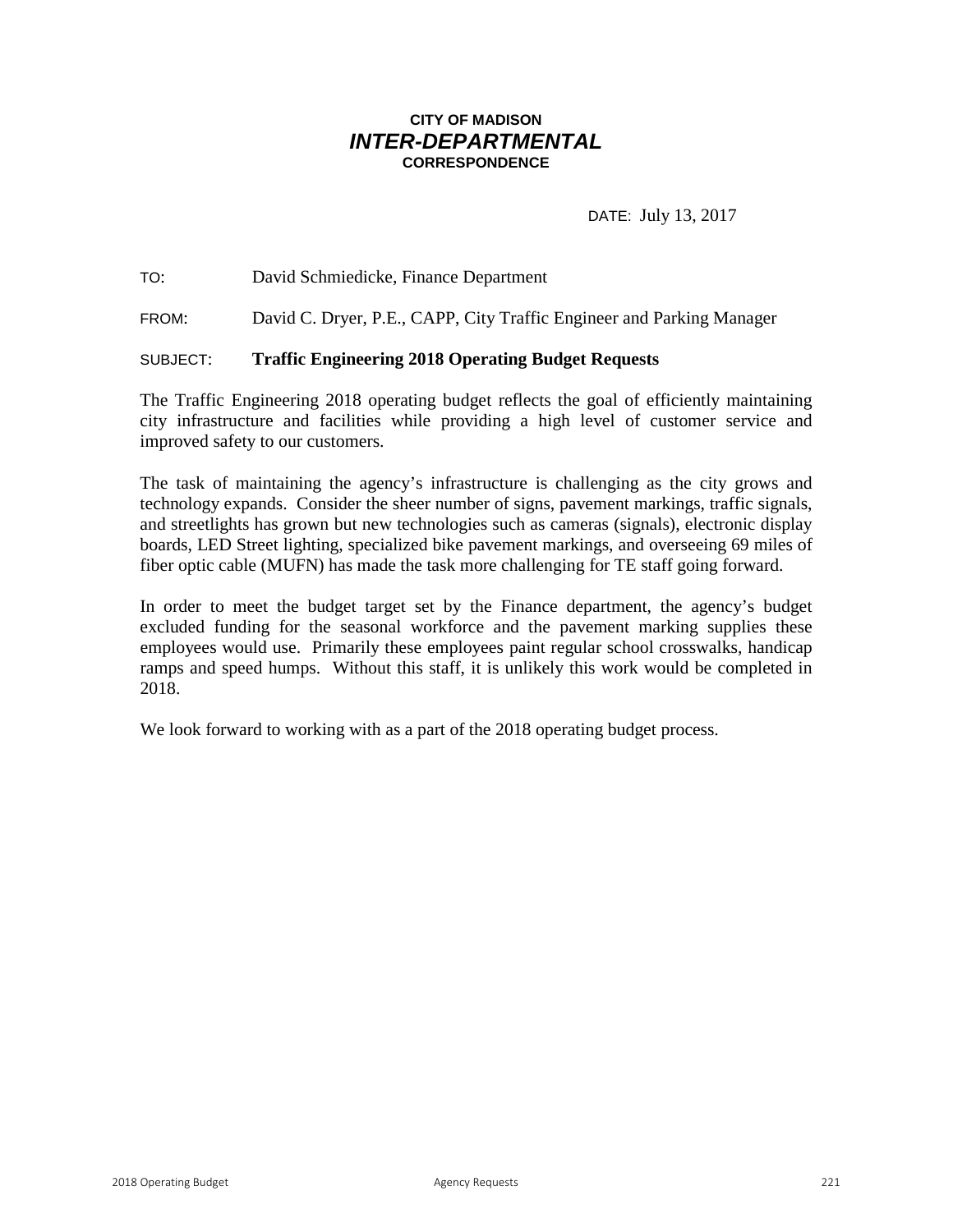# **SERVICE IDENTIFYING INFORMATION**

SELECT YOUR AGENCY:

Traffic Engineering

SELECT YOUR AGENCY'S SERVICE:

Bicycle & Pedestrian Services

SERVICE DESCRIPTION:

This service manages bicycle and pedestrian infrastructure improvements and program administration.

### **SERVICE GOALS**

What community need does the service address?

The City needs to have safe, efficient transportion network. Maintaining, repairing and adjusting bicycle and pedestrian facilities helps meet this need. This section also provides leadership and expertise for bicycle and pedestrian issues in community.

Who are the recipients of the service?

Customers include all users of the roadway system. Examples include but are not limited to: motorists, bicyclists, pedestrians, busses, commercial trucks, emergency vehicles,and trains.

What outcomes will be produced at the proposed funding level?

This proposal would provide funding for maintaining, repairing and adjusting bicycle and pedestrian facilities. This section also continue to provide leadership and expertise for bicycle and pedestrian issues in community.

What strategies are planned for 2018 to advance the stated outcomes?

Staff will continue to maintain pedestrian bicycle infrastructure and review the use of new Ped/Bike traffic control facilities to improve the City's transportation network.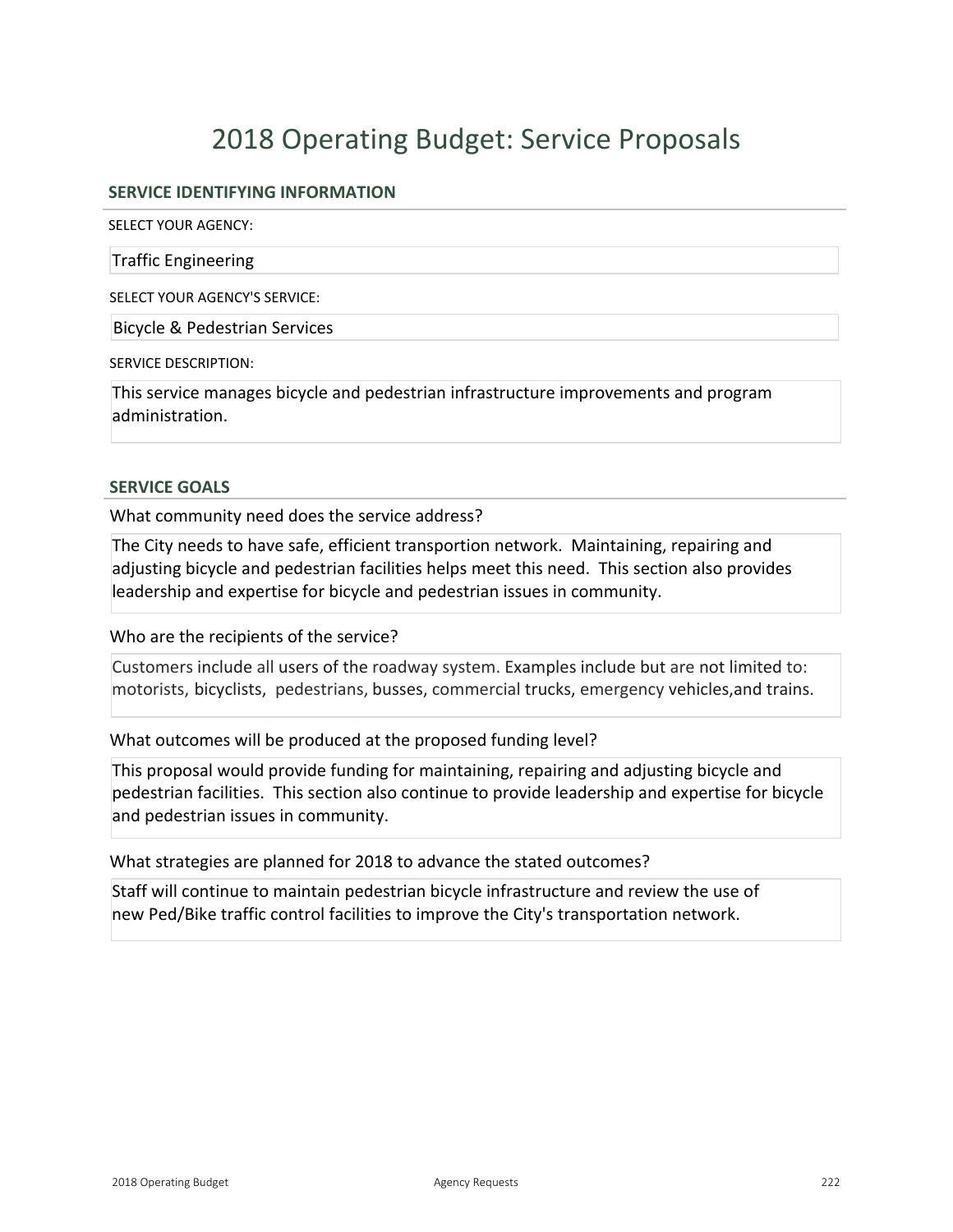# **SERVICE IDENTIFYING INFORMATION**

SELECT YOUR AGENCY:

Traffic Engineering

SELECT YOUR AGENCY'S SERVICE:

Communications

SERVICE DESCRIPTION:

This service installs, repairs, calibrates, modifies and tests two-way radios and associated electronic equipment; and plans, designs and installs municipal communications systems. This service also plans, designs, modifies and installs communications equipment for the City, the 911 Center, and other public entities.

### **SERVICE GOALS**

What community need does the service address?

This service supports the City's first responder ability to communicate among city and other agency's. This service also support radio communication for Public Works and other agencies.

Who are the recipients of the service?

Any resident, business or individual who works in the community are the may be recipients of a reliable emergency communications system. The largest users of this system are MFD and MPD.

What outcomes will be produced at the proposed funding level?

This section will be able to maintain, repair the current emergency communication system and radios.

What strategies are planned for 2018 to advance the stated outcomes?

The section is looking to increase repairing and installing emergency communication equipment in order to for outside agencies in order to gain additional revenue.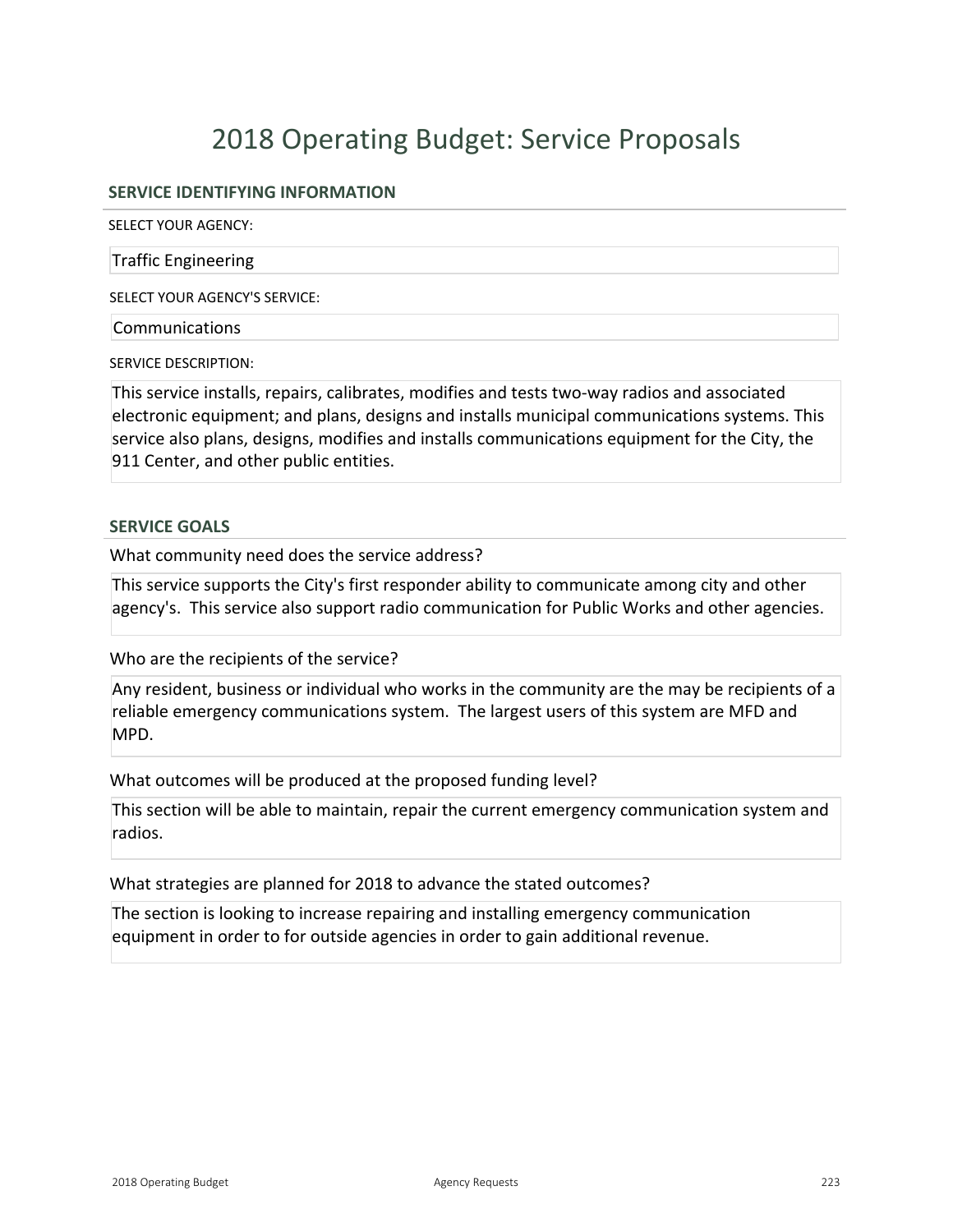# **SERVICE IDENTIFYING INFORMATION**

SELECT YOUR AGENCY:

Traffic Engineering

SELECT YOUR AGENCY'S SERVICE:

Pavement Markings

SERVICE DESCRIPTION:

This service performs an annual pavement marking inventory. The service is also responsible for the maintenance of the following: centerline, lane line, crosswalk, bike path, speed hump, and other similar markings.

### **SERVICE GOALS**

What community need does the service address?

The City needs to have safe, efficient transportion network. Repainting and determining where the City's contractor facilities installs epoxy pavement markings helps meet this need.

### Who are the recipients of the service?

The users of the public transportation system such as motorists,bicyclists and pedestrians are the recipients.

#### What outcomes will be produced at the proposed funding level?

Provide greater clarity and consistent guidance on, over, or adjacent to a street, pedestrian facility or, bikeway by maintaining existing and installing new, where appropriate, traffic control pavement markings.

#### What strategies are planned for 2018 to advance the stated outcomes?

The Installation of green-colored pavement marking to highlight the path crossing at several new locations. Installation of additional bike lane marking. Installation of additional crosswalk marking.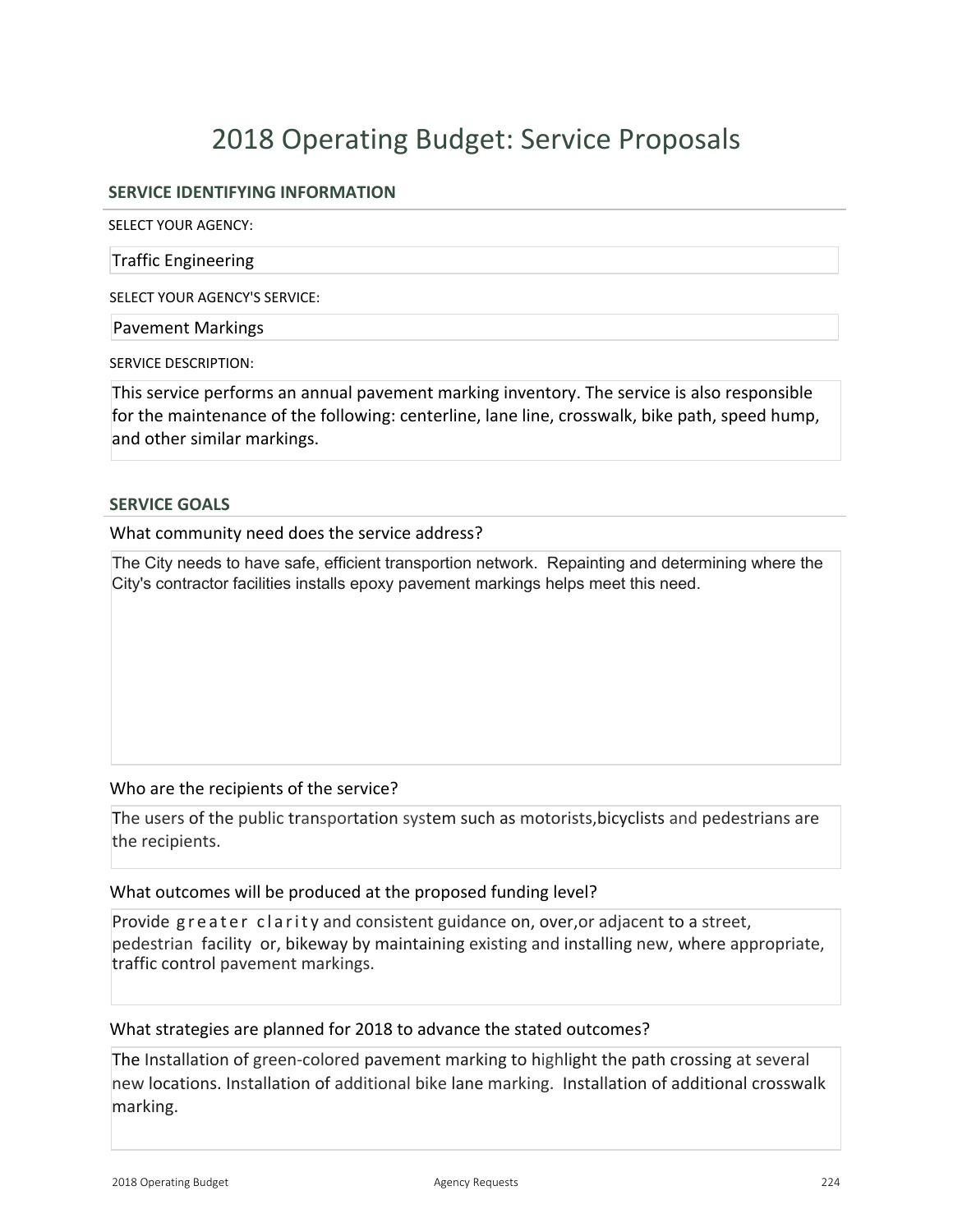# **SERVICE IDENTIFYING INFORMATION**

SELECT YOUR AGENCY:

### Traffic Engineering

SELECT YOUR AGENCY'S SERVICE:

#### **Services**

SERVICE DESCRIPTION:

This service, in conjunction with the Pedestrian Bicycle Motor Vehicle Commission, provides overall leadership for traffic safety programs and assists on the overall transportation and traffic planning, design and transportation engineering for the City. Staff assist neighborhoods and other government entities in planning transportation improvements.

### **SERVICE GOALS**

What community need does the service address?

The needs to minimize the negative impact of private and public development impact on the City's transportation network and to provide an analytical/cost effective methodology to determine if traffic control improvements are necessary.

# Who are the recipients of the service?

Customers include all transportation system users,neighborhoods,other City agencies, private developers,and other government entities such as Dane County Regional Planning and Madison Area Transportation Planning Board.

What outcomes will be produced at the proposed funding level?

Staff will continue to work to study and provide for efficient development with minimal negative impacts on traffic safety and efficiency on City streets and neighborhoods.

# What strategies are planned for 2018 to advance the stated outcomes?

This service provides for high quality transportation and traffic planning, design and engineering services for the City, collaborating with various stakeholders to achieve best development projects possible, and working closely with neighborhoods on neighborhood traffic management programs.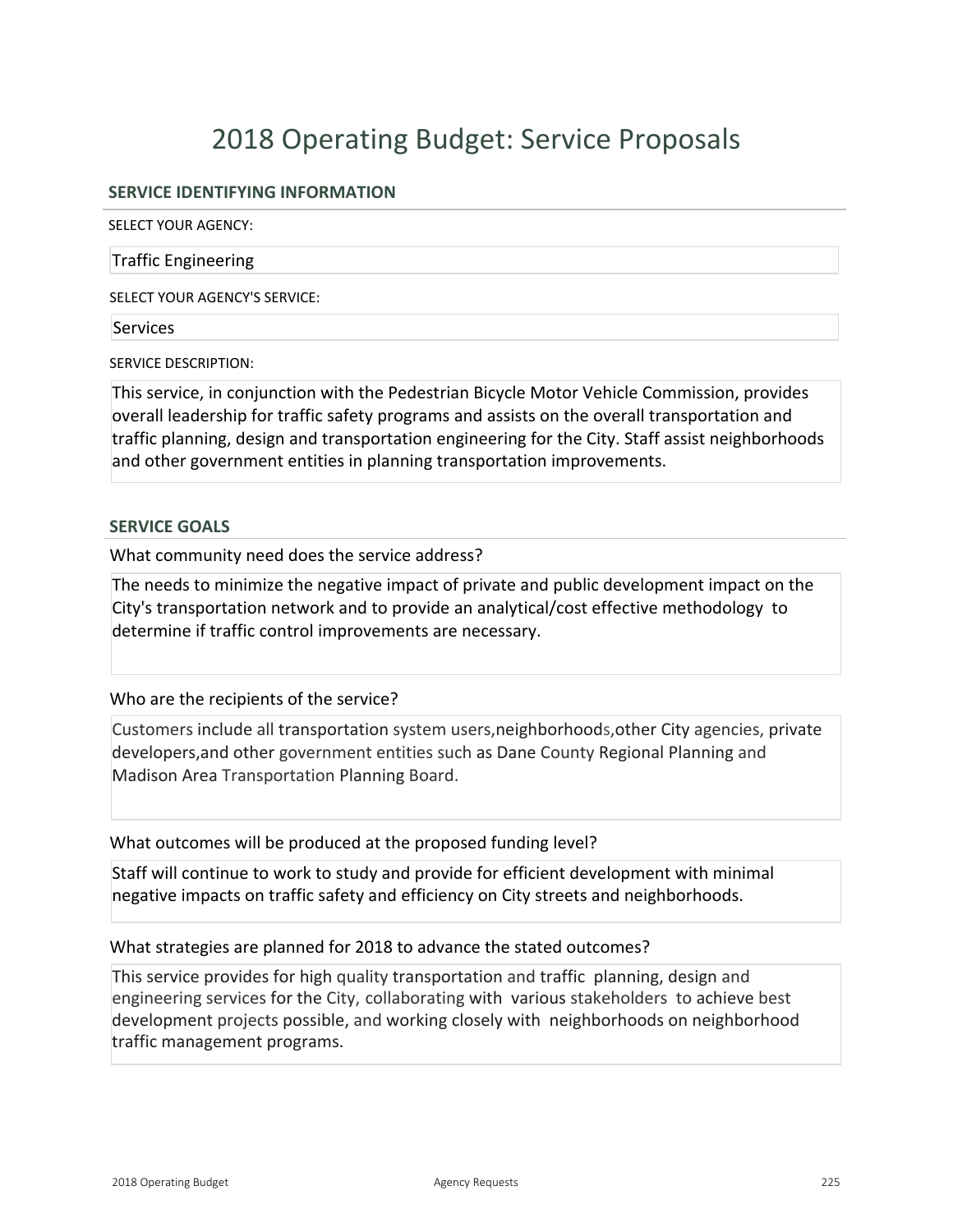# **SERVICE IDENTIFYING INFORMATION**

SELECT YOUR AGENCY:

### Traffic Engineering

SELECT YOUR AGENCY'S SERVICE:

### Signals

SERVICE DESCRIPTION:

This service is responsible for the installation, operation and upkeep of traffic signals. This section performs studies, planning and design associated with new installations as well as the regular review, revision and modernization for the signalized intersections that Traffic Engineering maintains, including sixty-five signals that are paid for by other units of government. Other work activity includes the installation and maintenance of fiber optics.

### **SERVICE GOALS**

What community need does the service address?

The City needs to have safe, efficient transportion network. Maintaining, repairing and adjusting traffic signals helps meet this need.

# Who are the recipients of the service?

Customers include all users of the roadway system. Examples include but are not limited to: motorists,bicyclists, pedestrians,busses, commercial trucks, emergency vehicles,and trains.

What outcomes will be produced at the proposed funding level?

This proposal would provide for safer intersection through maintenance and repair the City's traffic signals.

# What strategies are planned for 2018 to advance the stated outcomes?

In addition to the services described within the Service Description section,the Traffic Engineering Signal section plans to continue to add signal corridors onto our centralized Advanced Transportation Management System (ATMS).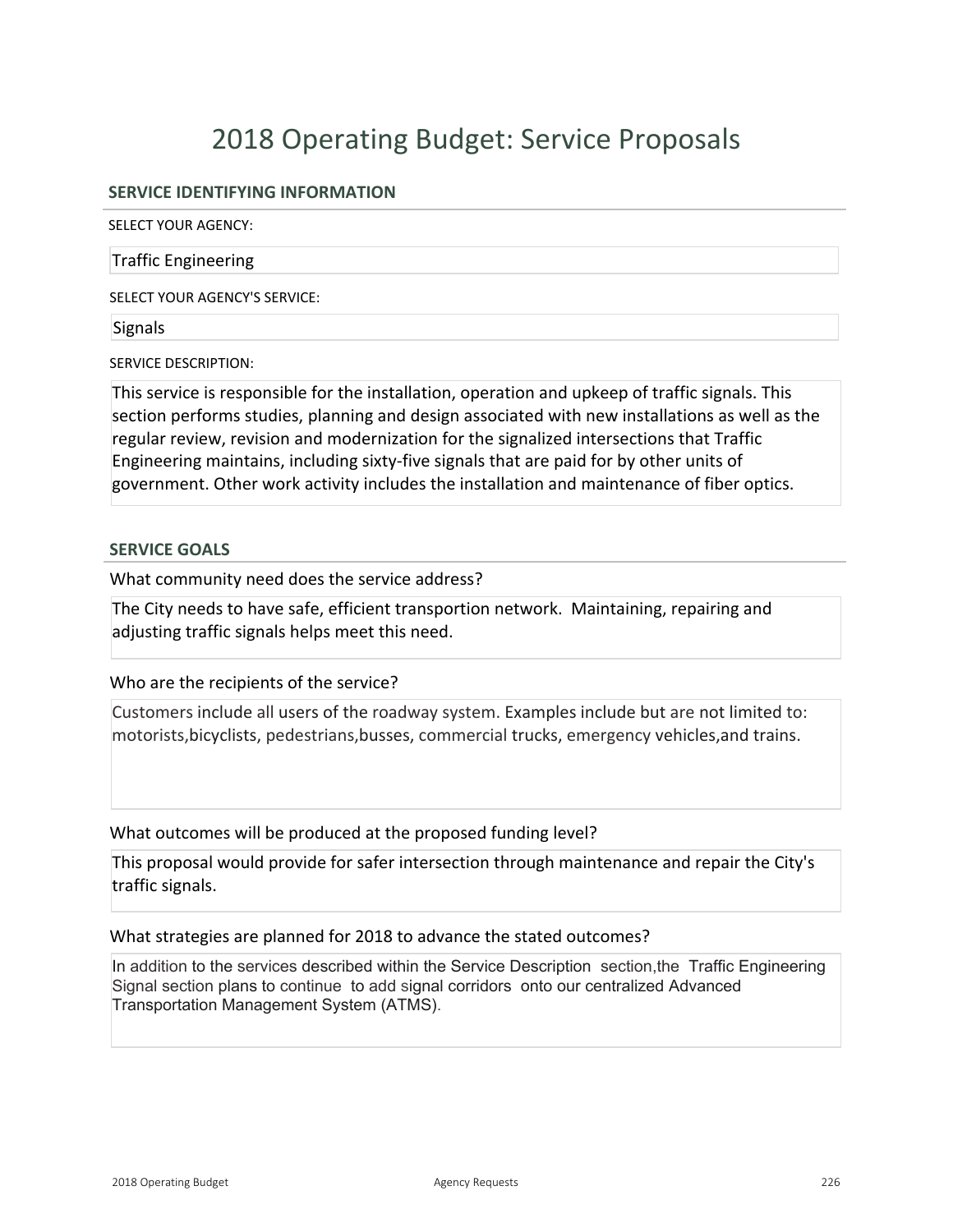# **SERVICE IDENTIFYING INFORMATION**

SELECT YOUR AGENCY:

### Traffic Engineering

SELECT YOUR AGENCY'S SERVICE:

### Signing

SERVICE DESCRIPTION:

This service is responsible for fabricating, installing, replacing, repairing, and maintaining street signs. The service performs an annual inventory of all signs as to condition and proper location; studies to evaluate the need for new signs or removal/alteration of existing signs; surveys and reports on sight distance problems and sign obstructions; and upkeep and maintenance of signs and guard rails. The service also installs and removes barricades and signs for special events and provides barricades and signs to individuals with street-use permits.

# **SERVICE GOALS**

What community need does the service address?

The City needs to have safe, efficient transportion network. Maintaining, repairing and adjusting bicycle and pedestrian facilities replacing traffic control devices helps meet this need. This section also provides signs and barricades for community special events.

Who are the recipients of the service?

The recipients are the users of the public transportation system including motorists,bicyclists and pedestrians.

# What outcomes will be produced at the proposed funding level?

Provide for a clearer,more concise and consistent guidance on,over,or adjacent to a street, pedestrian facility or,bikeway by maintaining existing and installing new,where appropriate, traffic control signage.

# What strategies are planned for 2018 to advance the stated outcomes?

TE is planning on installing: enhanced path crossing signage at several new locations; additional bike lanes signage; additional enhanced pedestrian crossing signage.